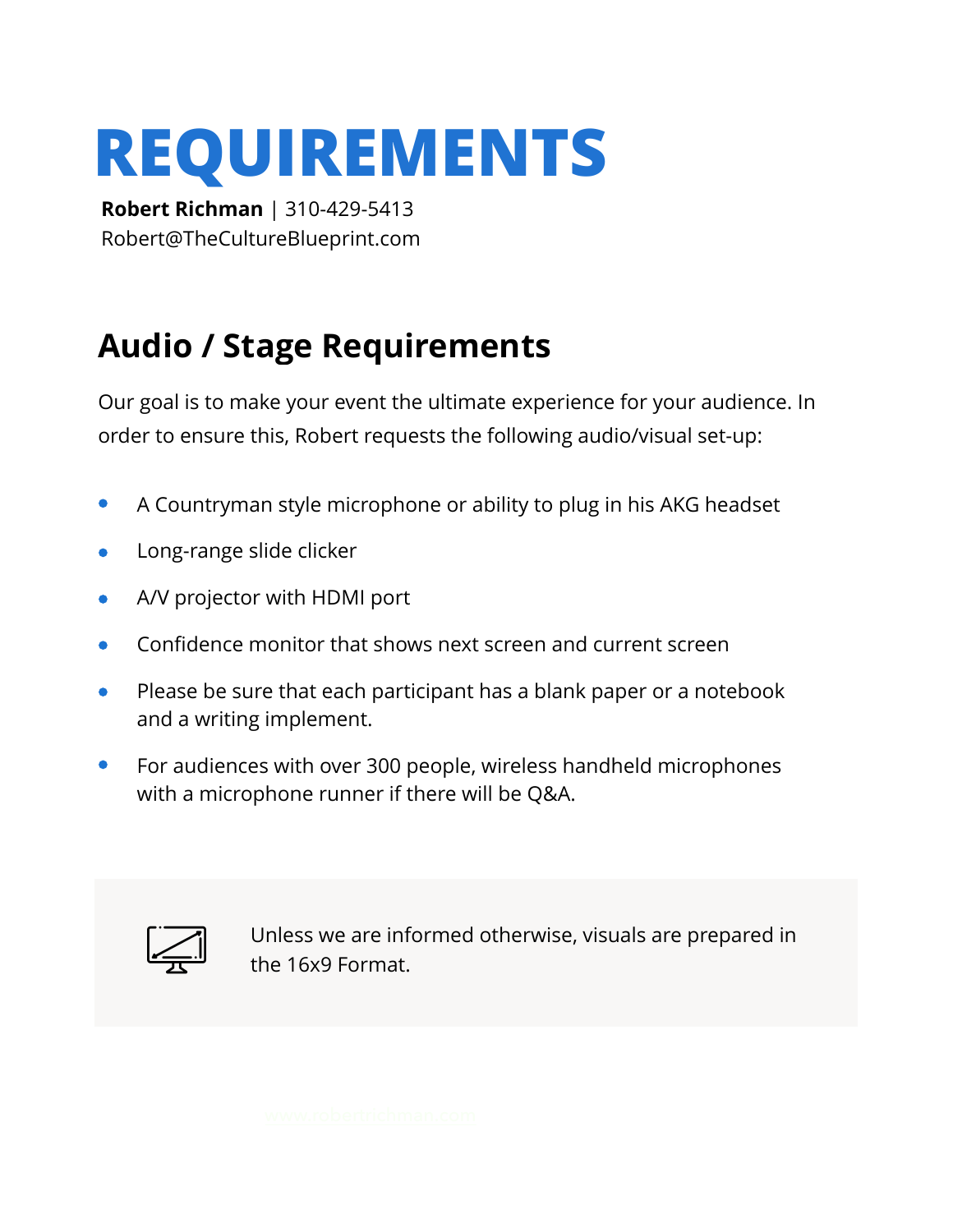## **Room Setup**

An effective room set-up is important to the overall success of any event. The following are suggestions to enhance the audience's experience:

- If possible, Robert likes to connect with the participants by walking into  $\bullet$ the audience, regardless of audience size. Therefore, an easy path off the stage is helpful.
- **•** Prior to his speech, it is advisable that Robert test the room for audio feedback/hotspots as well as lighting throughout the room.
- A wide room set-up is preferred to a long room set-up. In other words, in  $\bullet$ a rectangular meeting room, place your stage in the middle of the long wall so the crowd is evenly divided between left and right.
- Please make sure water is easily accessible.  $\bullet$

### **Travel requirements**

#### **Hotel Room Requirements**

- $\bullet$ Two queen sized beds.
- Non-smoking
- Non-Handicap
- Away from ice machine
- Close to elevators